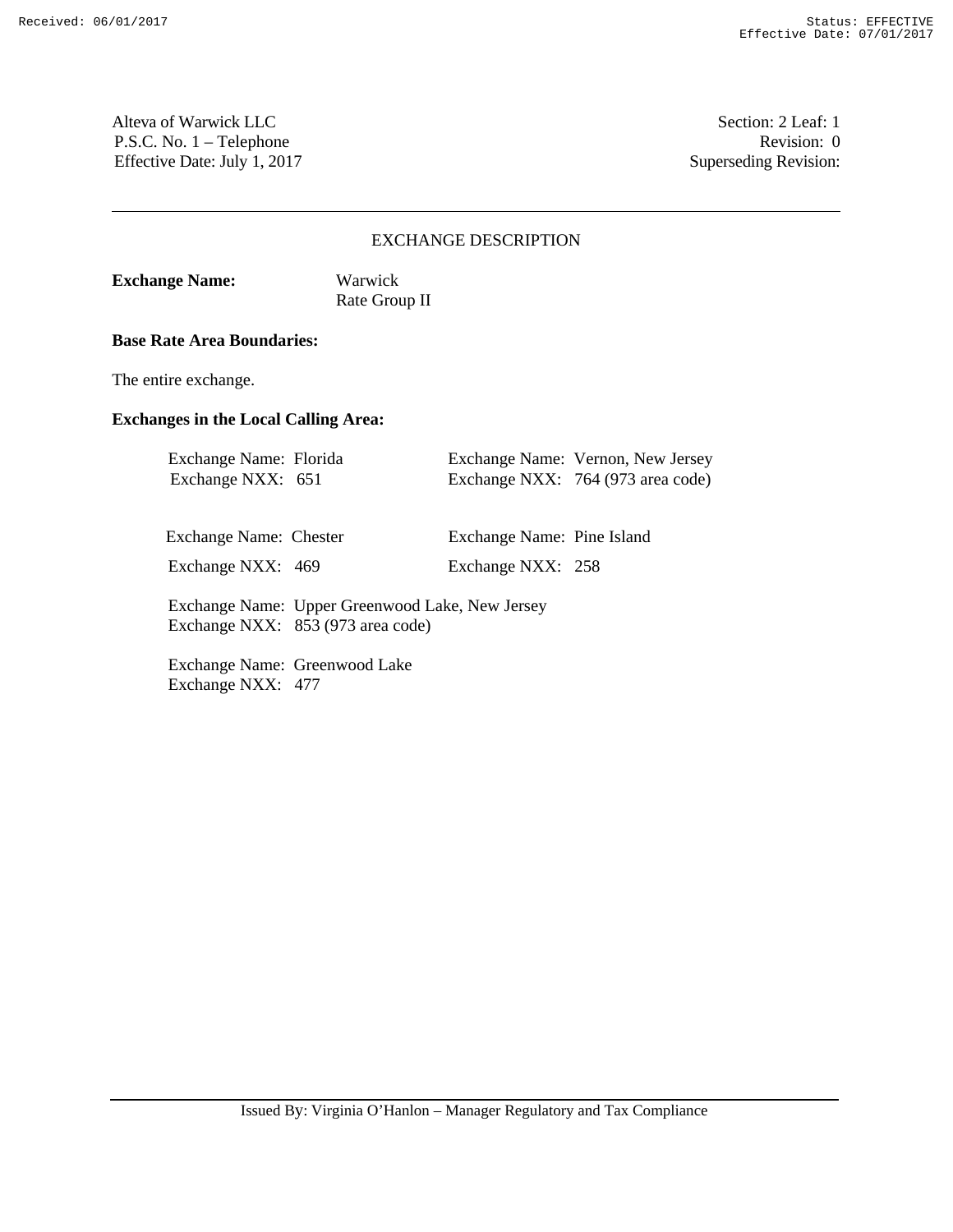Alteva of Warwick LLC Section: 2 Leaf: 2 P.S.C. No. 1 – Telephone Revision: 0 Effective Date: July 1, 2017 Superseding Revision:

### EXCHANGE DESCRIPTION

**Exchange Name:** Florida

Rate Group II

# **Base Rate Area Boundaries:**

The entire exchange.

# **Exchanges in the Local Calling Area:**

Exchange Name: Warwick Exchange NXX: 986, 987, 988

Exchange Name: Pine Island Exchange NXX: 258

Exchange Name: Vernon, New Jersey Exchange NXX: 764 (973 area code)

Exchange Name: Upper Greenwood Lake, New Jersey Exchange NXX: 853 (973 area code)

Exchange Name: Goshen Exchange NXX: 294, 291, 615